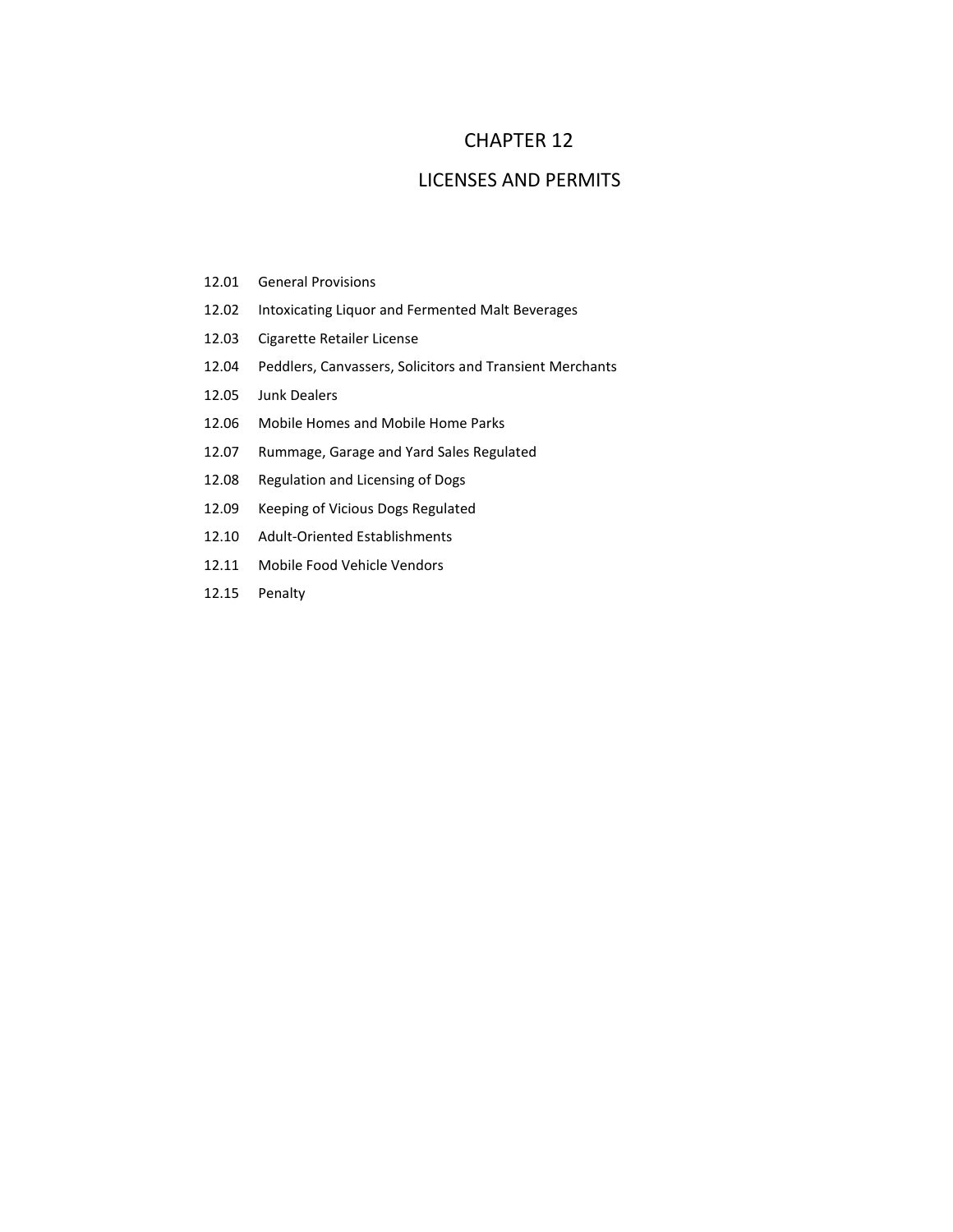**12.01 GENERAL PROVISIONS.** (1) LICENSES OR PERMITS REQUIRED. No person shall engage in any trade, profession, business or privilege in the Village for which a license or permit is required by any provision of this Code without first obtaining such license or permit from the Village in the manner provided in this chapter, unless otherwise specifically provided.

(2) APPLICATION. Unless otherwise provided, application for a license or permit shall be made in writing to the Clerk upon forms provided by the Clerk and the applicant shall state the location of the proposed activity and such other facts as may be required for or be applicable to the granting of such license or permit.

(3) PAYMENT OF FEE. The fees for any license or permit shall be paid at the office of the Clerk with the application for such license or permit, except as otherwise specifically provided in this chapter.

(4) PRORATION OR REFUND OF LICENSE FEE. Except as otherwise prohibited by law, initial license fees shall be prorated, but no fee shall be refunded unless the license is denied.

(5) FORM. Licenses and permits shall show the name of the licensee or permittee, the date of issue, the activity licensed and the term of the license or permit, and shall be signed in the name of the Village by the Clerk. The Clerk shall keep a record of all licenses and permits issued.

(6) LICENSE AND PERMIT TERM. (a) Unless otherwise provided, the term of the license year shall end on June 30 of each year.

(b) When the issuance of a license for a period of less than one year is permitted, the effective date of such license shall commence with the date of issuance.

(c) Permits shall be issued for the term set forth in the permit.

(7) EXHIBITION OF LICENSES OR PERMITS. Every licensee or permittee shall carry his license or permit upon his person at all times when engaged in the activity for which the license or permit was granted, except that where such activity is conducted at a fixed place or establishment, the license or permit shall be exhibited at all times in some conspicuous place in his place of business. The licensee or permittee shall exhibit the license or permit when applying for a renewal and upon demand of any police officer or person representing the issuing authority.

(8) TRANSFER. Unless otherwise provided, no license or permit shall be transferable or assignable.

(9) RENEWAL. Unless otherwise provided, license or permit renewals shall be issued in the same manner and be subject to the same conditions as the original license or permit.

(10) SUSPENSION AND REVOCATION OF LICENSES AND PERMITS. Except as otherwise specifically provided, any license or permit granted under this chapter may be suspended or revoked by the Village Board for cause after giving the licensee or permittee an opportunity to be heard, as provided by law. Cause may include the following:

(a) Fraud, misrepresentation or incorrect statement contained in the application or made in carrying on the licensed or permitted activity.

(b) Conviction of any crime or misdemeanor, subject to §111.32(5)(a) and (h), Wis. Stats.

(c) Conducting such activity in such manner as to constitute a breach of the peace or a menace to the health, safety or welfare of the public, or a disturbance of the peace or comfort of residents of the Village upon recommendation of the appropriate Village official.

(d) Expiration or cancellation of any required bond or insurance.

(e) Actions unauthorized or beyond the scope of the license or permit granted.

(f) Violation of any regulation or provision of this Code applicable to the activity for which the license or permit has been granted, or any regulation or law of the State so applicable.

(g) Failure to continuously comply with all conditions required as precedent to the approval of the license or permit.

(11) VILLAGE TAXES AND CLAIMS. No license or permit shall be granted under this chapter to any person who is legally responsible for any delinquent and unpaid personal property assessments or other financial claims of the Village.

**12.02 INTOXICATING LIQUOR AND FERMENTED MALT BEVERAGES**. (1) STATE STATUTES ADOPTED. The provisions of Ch. 125, Wis. Stats., relating to the sale of intoxicating liquor and fermented malt beverages, except §§125.03, 125.14(4), 125.15, 125.16, 125.19, 125.20, 125.29, 125.30, 125.33, 125.52, 125.53, 125.54, 125.55, 125.56, 125.58, 125.59, 125.60, 125.61, 125.62, 125.65, 125.67 and 125.29, exclusive of any provisions there of relating to the penalty to be imposed or the punishment for violation of said Statutes, are hereby adopted and made a part of this section by reference. A violation of any such provision, or future amendments thereto, shall constitute a violation of this section.

(2) DEFINITIONS. As used in this section, the following definitions apply:

(a) *Legal Drinking Age.* Twenty-one years of age.

(b) *Underage Person.* A person who has not attained the legal drinking age.

(3) LICENSE APPLICATION. Application for a license to sell or deal in alcohol beverages shall be made in writing on the form prescribed by §125.041(3), Wis. Stats., and shall be filed together with the cost of publication as provided by §125.04(3)(g)6, Wis. Stats., with the Clerk not less than 15 days prior to the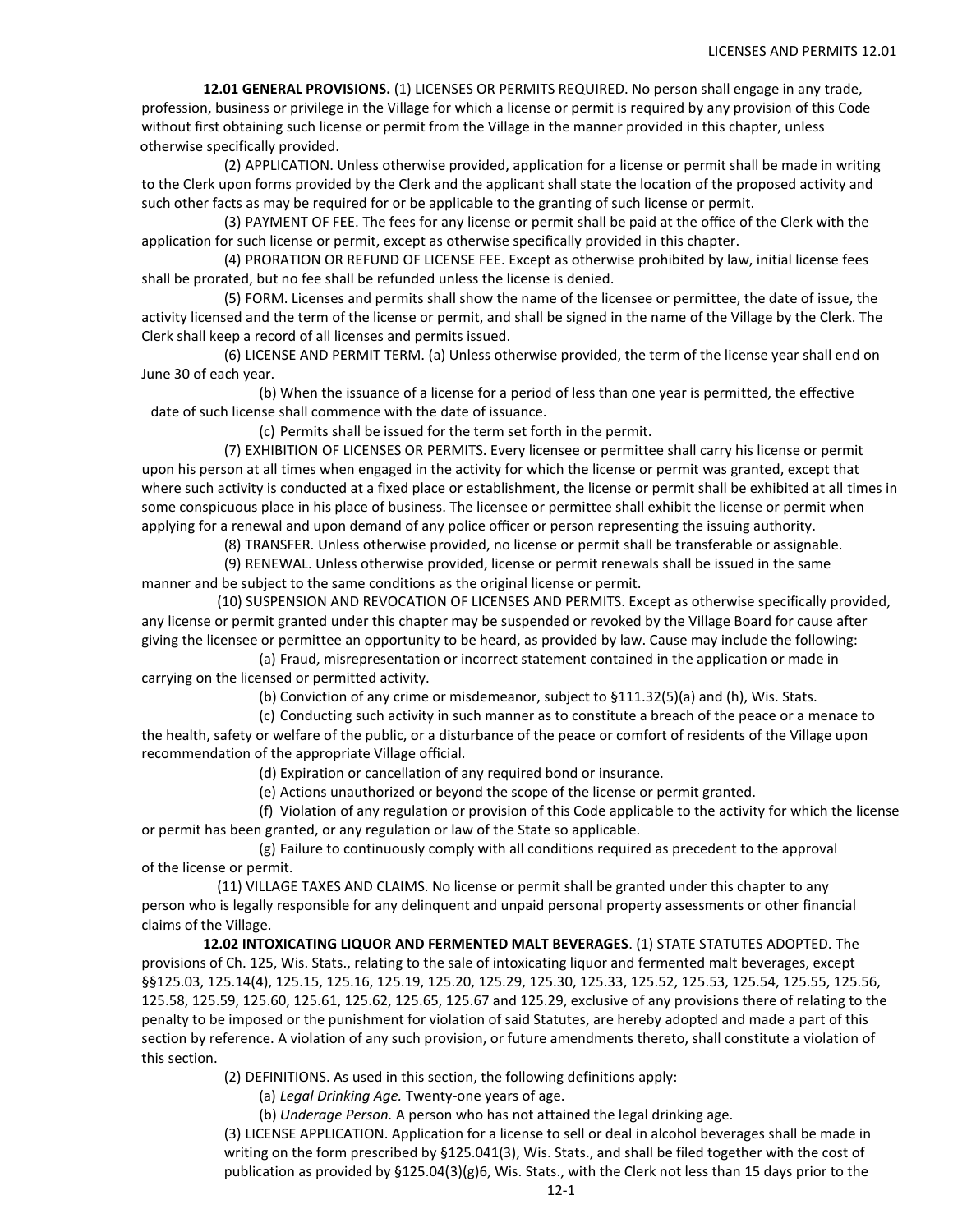granting of the license. However, application for licenses to be issued under §§125.26(6) and 125.51(4m), Wis. Stats., shall be filed with the Clerk not less than 3 days prior to the granting of the license. Further, as a condition of granting an operator's license, the applicant shall permit the Village to secure from the Federal Bureau of Investigation and the Wisconsin Crime Information Bureau a record check of the applicant. The license fee shall be paid at least 15 days before the license is issued and no license shall be issued until the fee has been paid.

(4) APPLICATION INVESTIGATION. The Clerk shall notify the Board of each new license and permit application and they shall review such application and inspect, or cause to be inspected, the premises to determine whether the applicant and the premises sought to be licensed comply with the regulations, ordinances and laws applicable thereto. No license or permit provided for in this section shall be issued without the approval of a majority of the Board.

(5) LICENSE FEES. The fees for issuance of the following fermented malt beverage and intoxicating liquor licenses are incorporated in the Village Fee Schedule on file in the office of the Clerk:

(6) *Class "A" Fermented Malt Beverage License*. See §125.25, Wis. Stats.

(7) *Class "A" Intoxicating Liquor License*. See §125.51 (2), Wis. Stats.

(8) *Temporary Class "B" License*. 1. Picnic License, Beer. Issued to organizations enumerated in §125.32(4)(a)7, Wis. Stats., to sell or serve fermented malt beverages at a picnic, meeting or gathering. The application for a picnic license shall be submitted to the Clerk prior to the meeting of the Village Board. The Board may grant picnic licenses for no more than 3 consecutive days subject to such conditions imposed by the Board. See also §125.26(6), Wis. Stats.

2. Picnic License, Wine. No fee shall be charged in the event a license under subparagraph 1 above is simultaneously issued. Issued to organizations enumerated in §125.32(4)(a)7, Wis. Stats., to sell or serve wine at a picnic, meeting or gather. See §125.51(10), Wis. Stats.

> *a*. Annual Quota. No more than 2 licenses may be issued in any twelve month period. (9) *Wholesaler's Fermented Malt Beverage License*. See §125.51(2), Wis. Stats.

(10) *Operator's License.* No new operator's license shall be granted unless the applicant has successfully completed a VTAE responsible beverage server training course or is otherwise exempt from such require‐ ment under §125.17(6)(a), Wis. Stats. The Clerk may issue a provisional operator's license to a person who is enrolled in said training course and shall revoke license if the applicant fails to successfully complete the course.

- (a) *Provisional Operator's License.* See §125.17(5), Wis. Stats.
- (b) *Provisional Retail Alcohol Beverage License.* See §125.195, Wis. Stats.
- (c) *Temporary Operator's License.* See §125.17(4) Wis. Stats.
- (d) *Transfer of License to Another Premises Fees. 125.04(12)(b)1*

(6) OPERATOR'S LICENSE. All applications for an annual operator's license shall be filed in the office of the Clerk on or before May 31 of each year, provided that nothing shall prevent the Village Board from granting any license which is applied for at least 5 working days before a Board meeting at any other time for a fraction of the year for the annual fee.

(7) LICENSE REQUIRED. No person shall vend, sell, deal or traffic in, or, for the purpose of evading any law or ordinance, give away any liquor or fermented malt beverages, or cause the same to be done, without having procured a license as provided in this section nor without complying with all provisions of this section, and all Statutes, ordinances and regulations applicable thereto. A license shall be required for each stand, place, room or enclosure or for each suite of rooms or enclosures which are in direct connection or communication to each other where liquor and fermented malt beverages are kept, sold or offered for sale.

(8) QUALIFICATIONS FOR LICENSES AND PERMITS. (a) Licenses related to alcohol beverages, may be issued only to persons who:

> 1.Do not have an arrest/conviction record, subject to §§111.321, 111.322 and 111.335, Wis.Stat

2.Have been residents of this State continuously for at least one year prior to the date of filing the application for license, except that Class B licenses may be issued to a person who has been a resident of the State continuously for 90 days prior to the date of application.

3.Have attained the legal drinking age, except that operators' licenses may be issued to any person who has attained the age of 18.

(c) *Criminal Offenders*. No license or permit related to alcohol beverages may, subject to §§111.321, 111.322 and 111.335, Wis. Stats., be issued under this section to any person who has been convicted of a felony unless the person has been duly pardoned.

(d) *Corporations*. No license or permit may be issued to any corporation unless the agent of the corporation appointed under §125.04(6), Wis. Stats., and the officers and directors of the corporation meet the qualifications of pars. (a) 1. And 3. And (b) above, except that par. (a) 2. Does not apply to agents.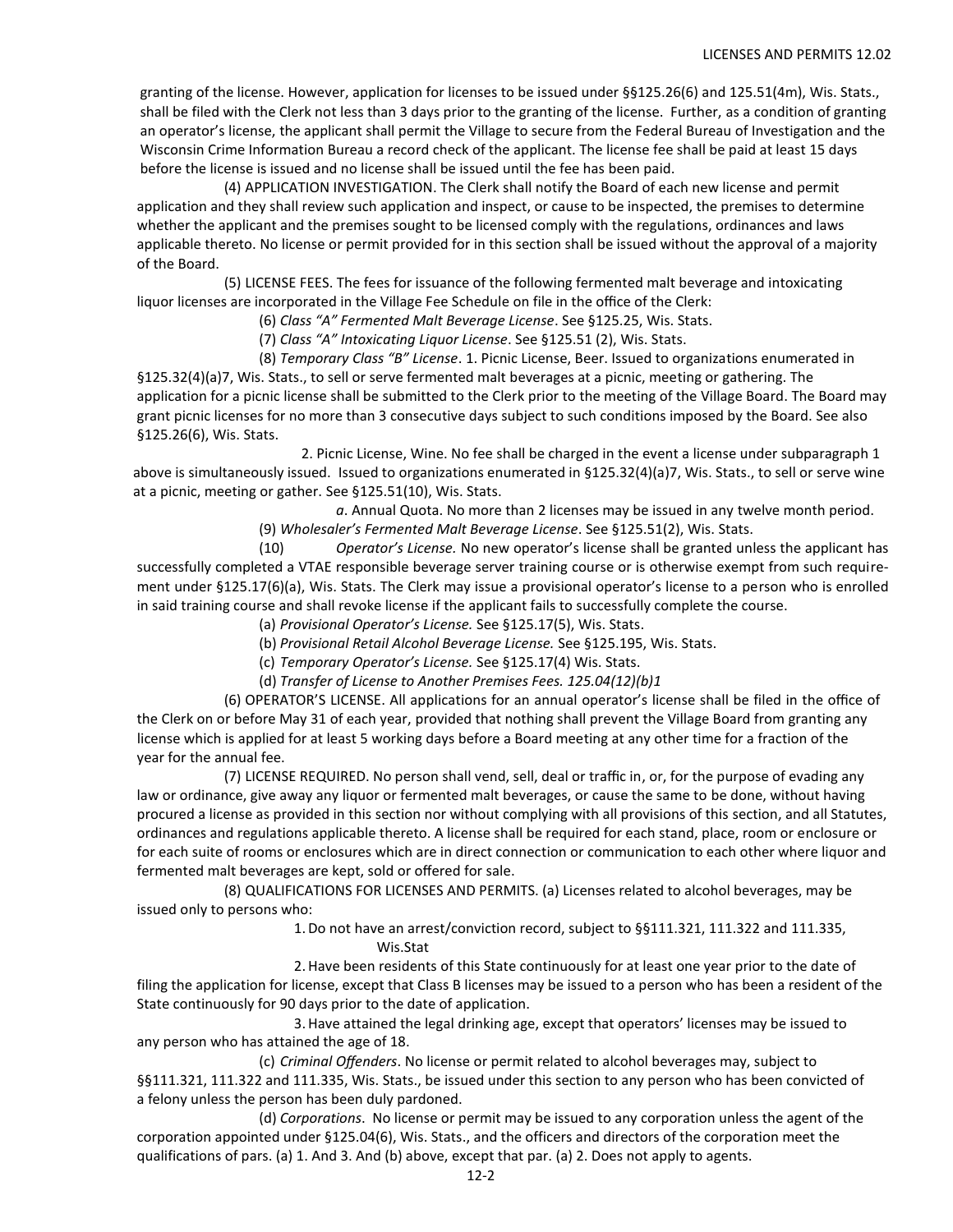(9) LICENSE CONDITIONS AND RESTRICTIONS. In addition to the conditions and restrictions imposed by State law on the granting of Class "A" fermented malt beverage licenses and intoxicating liquor licenses hereunder, the following conditions and restrictions shall apply:

(a) *Sales to Underage Persons Restricted*. No alcohol beverage shall be sold, dispensed, given away or furnished to any underage person unless accompanied by a parent, guardian or spouse who has attained the legal drinking age.

(b) *Transfer of License*. No license shall be transferable from person to person except as pro‐ vided in §125.04(12)(b), Wis. Stats., or from place to place, except as provided in §125.04(12)(a), Wis. Stats.

(c) *Operator on Duty Required*. The licensee, a member of his immediate family or a licensed operator must be present at all me in the immediate area open to the public where alcohol beverages are being served.

(d) *Village Taxes and Claims*. No license shall be granted for operation on any premises up‐ on which personal property taxes or assessments or other financial claims of the Village are delinquent and unpaid.

(e) *Posting of Licenses Required*. Licenses or permits issued under this section shall be posted and displayed as provided in §125.04(10), Wis. Stats., and any licensee or permittee who shall fail to post his license or permit as therein required shall be presumed to be opera ng without a license.

(10) CLOSING HOURS. No premises for which a Class "A" alcohol beverage license has been issued shall remain open for the sale of alcohol between the hours of 9:00 pm and 8:00 am.

(11) POSSESSION AND CONSUMPTION OF ALCOHOL BEVERAGES RESTRICTED. (a) *Possession Outside Picnic Areas Prohibited.* No person shall consume alcohol beverages or carry about an open container of alcohol bever‐ ages off the premises of an established picnic area where such possession and consumption is permitted. This section shall not be construed so as to prevent consumption of alcohol beverages outside private residences on private proper‐ ty in such a manner as is normally associated with use at a private home or residence.

(b) *Special Events*. The Village Board may grant permits for consumption in designated areas during special occasions in connection with picnic beer licenses.

(c) *Parked Vehicles*. No person shall consume any alcohol beverages while in a vehicle parked on a public thoroughfare or any public parking lot.

(d) *Open Containers in Vehicles Prohibited*. No person shall possess or permit to be possessed in any moving or parked vehicle under his control any open container of alcohol beverages.

(12) UNDERAGE PERSON; CONSUMPTION AND POSSESSION OF ALCOHOL BEVERAGES. (a) *Restrictions.* Pursuant to §125.04(4)(b) and (bm), Wis. Stats., no underage person not accompanied by a parent, guardian or spouse who has attained the legal drinking age may knowingly possess or consume alcohol beverages.

(b) *Exceptions.* An underage person may possess alcohol beverages if employed by any of the following:

1. A brewer.

2. A fermented malt beverage wholesaler.

3. A Class "A" or Class "A" permittee.

4. A facility for the production of alcohol fuel.

5. A retail licensee or permittee under the conditions specified in §§125.32(2) or 125.68(2), Wis. Stats., or for delivery of unopened containers to the home or vehicle of a customer.

(c) *Selling or Serving Alcohol Beverages*. Pursuant to §§125.32(2) and 125.68(2), Wis. Stats., any underage person who is at least 18 years of age may sell or serve alcohol beverages on any Class "A" premises, pro‐ vided that such underage person is under the immediate supervision of the licensee, agent or manager, or a licensed operator, who is on the premises at the time of such sale of service.

(13) REVOCATION AND SUSPENSION OF LICENSES. (a) *Procedure*. The provisions of §125.12(2) and (3), Wis. Stats., shall be applicable to proceedings for revocation or suspension of licenses or permits granted under this sec- on. Revocation or suspension proceedings may be initiated upon written complaint by the Village President or by the Village Board upon its own motion. No license shall be suspended, revoked or non-renewed for a single violation of selling to an underage person in a one-year period and no more than one citation may be issued for a single violation. (b) *Repossession of License or Permit*. Whenever any license or permit shall be revoked or

suspended pursuant to this subsection, the Clerk shall notify the licensee or permittee of such revocation or suspension and shall take physical possession of the license or permit wherever it may be found and file it in the office of the Clerk.

(c) *Effect of Revocation of License*. No license shall be issued for any premises if a license covering such premises has been revoked within 6 months prior to application. No license shall be issued to any person who has had a license issued pursuant to this section revoked within 12 months prior to application.

**12.03 CIGARETTE RETAILER LICENSE.** (1) REQUIRED. No person shall sell cigarettes in the Village without first obtaining a license from the Clerk. The provisions of §134.65, Wis. Stats., are hereby adopted and made a part of this section by reference.

(2) LICENSE FEE. The license fee shall be provided in the Fee Schedule in the office of the Clerk.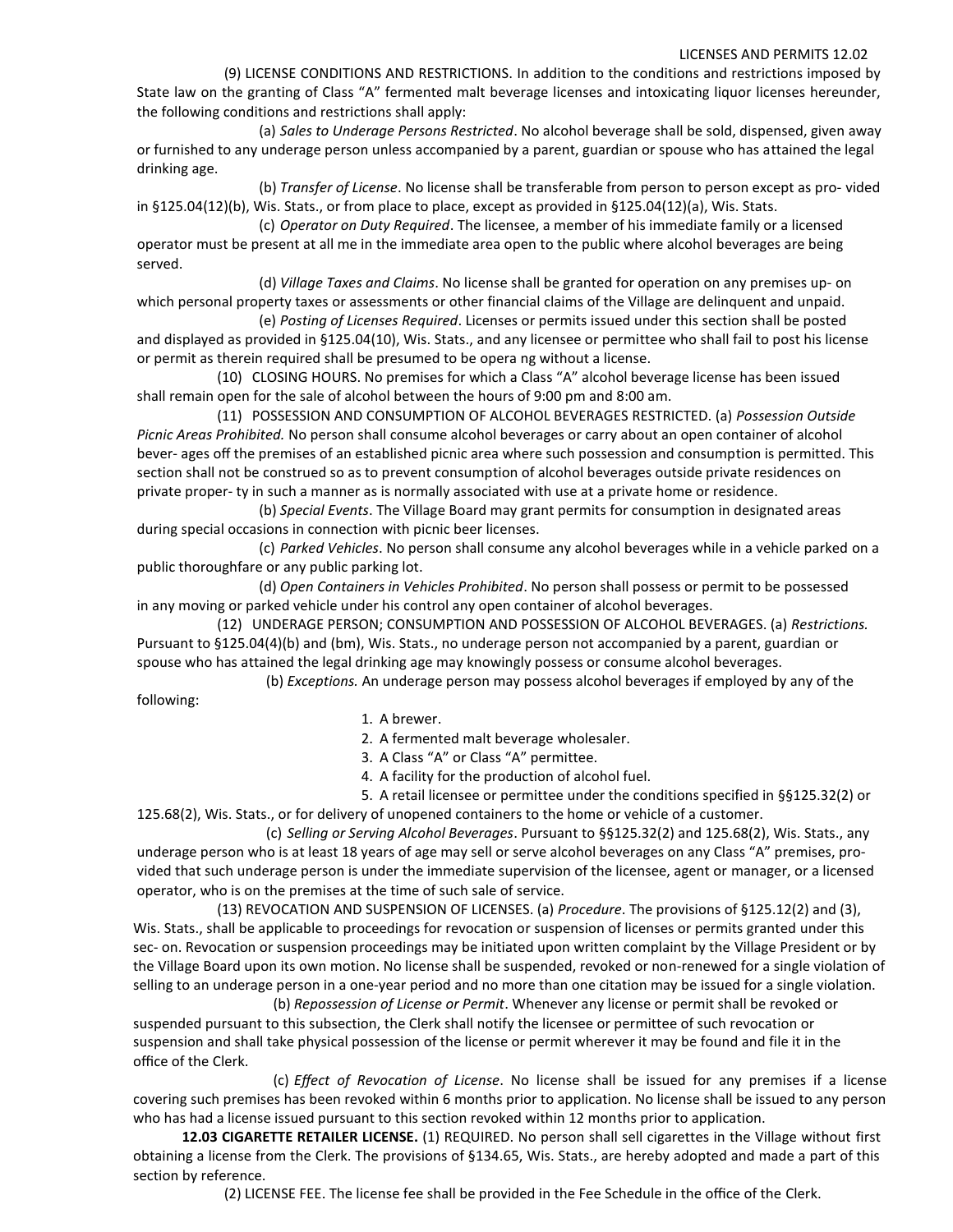## **12.04 PEDDLERS, CANVASSERS, SOLICITORS AND TRANSIENT MERCHANTS.** (1) DEFINITIONS. (a)

*Peddler.* A person who goes from place to place within the Village offering for sale property which he carries with him. It does not include vendors who distribute their products to regular customers on established routes.

(b) *Canvasser or Solicitor*. A person who goes from place to place within the Village soliciting orders for the future delivery or property or for services to be performed in the future. It does not include any person who occupies any place within the Village for the purpose of exhibiting samples and taking orders for future delivery. (c) *Transient Merchant*. A person who engages, at a fixed location in the Village, in the

temporary business of selling property at such location. It does not include a person who does not sell from stock but exhibits samples for the purpose of securing orders for future delivery only. It includes a person who associated temporarily with any local business or conducts business in the name of a local merchant, dealer or auctioneer.

(2) LICENSE REQUIRED. Except as provided by sub. (3) below, no person shall conduct any of the activities enumerated in sub. (1) above without a license therefore, as provided by this section.

(3) EXEMPTIONS. No license shall be required hereunder of the following:

(a) Persons selling personal property at wholesale to dealers in such articles.

(b) Newsboys.

and cultivated by them.

(c) Children under 18 years of age who are residents of the Village.

(d) Merchants or their employees delivering goods in the regular course of business.

(e) Farmers or truck gardeners offering to sell the products of the farm or garden occupied

(f) A veteran holding a special State license under §440.51, Wis. Stats., but he shall comply with subs. (7) through (11) below.

(g) Any person soliciting for charitable, religious, patriotic or philanthropic purposes where the proceeds thereof are devoted solely to the purposes of the organization, but shall comply with subs. (8), (10) and (11) be‐ low.

(h) Sales required by statutes or order of a court.

(i) Bona Fide auction sales conducted pursuant to law.

(4) INVESTIGATION FEE. At the time of filing his application, the applicant shall pay to the Clerk \$5 to cover the cost of investigation of the facts stated in the application.

(5) INVESTIGATION. (a) The Police Chief shall cause the applicant and the facts stated in the application to be investigated and shall, within 72 hours approve or disapprove the application.

(b) The Clerk shall refuse to issue a license to the applicant if it is determined, pursuant to the investigation provided in par. (a) above, that the application contains any material omission or materially inaccurate statement, complaints of a material nature have been received against the applicant by authorities in the most recent cities, villages and towns, not exceeding 3, in which the applicant conducted similar business the applicant was convicted of a crime, statutory viola on or ordinance viola on within the last 5 years, the nature of which is directly related to the applicant's fitness to engage in direct selling, or the applicant failed to comply with any applicable provision of this section.

(6) BOND. (a) *When Required*. Every applicant who is not a resident of this County or who represents a firm whose principal place of business is located outside of the State shall file with the Clerk a surety bond in the amount of \$500, approved by the Village President, conditioned that the applicant will comply with all provisions of the ordinances of the Village and State laws regulating peddlers, canvassers, solicitors and transient merchants, and guaranteeing to any person doing business with the licensee that all money paid as a down payment will be accounted for and applied according to the representations of the licensee; and further guaranteeing that property purchased for future delivery will be delivered according to the representations of the licensee.

(b) *Action on Bond*. Action on such bond may be brought by any person aggrieved.

(7) EXCESSIVE NOISE PROHIBITED. No person licensed hereunder shall, in hawking his wares, create any noise annoying to a person of ordinary sensibilities.

(8) USE OF STREETS. No license shall use the public streets or sidewalks for purposes of sales in such a manner as to impede or inconvenience the public use of the streets or sidewalks.

(9) DISPLAY OF LICENSE. Any person licensed hereunder shall carry his license with him while engaged in licensed activities and shall, upon request, display such license to any officer of the Village or any person with whom he seeks to do business.

(10) HOURS RESTRICTED. No person licensed hereunder shall call at any residence or other place be-tween 9:00 pm and 9:00 am, except by appointment.

(11) PROHIBITED PRACTICES. No licensee shall: (a) Call at any place where a sign is displayed bearing the words "No Peddlers", "No Solicitors" or words of similar meaning.

(b) Remain on the premises after being requested to leave by the owner, occupant or person

in authority.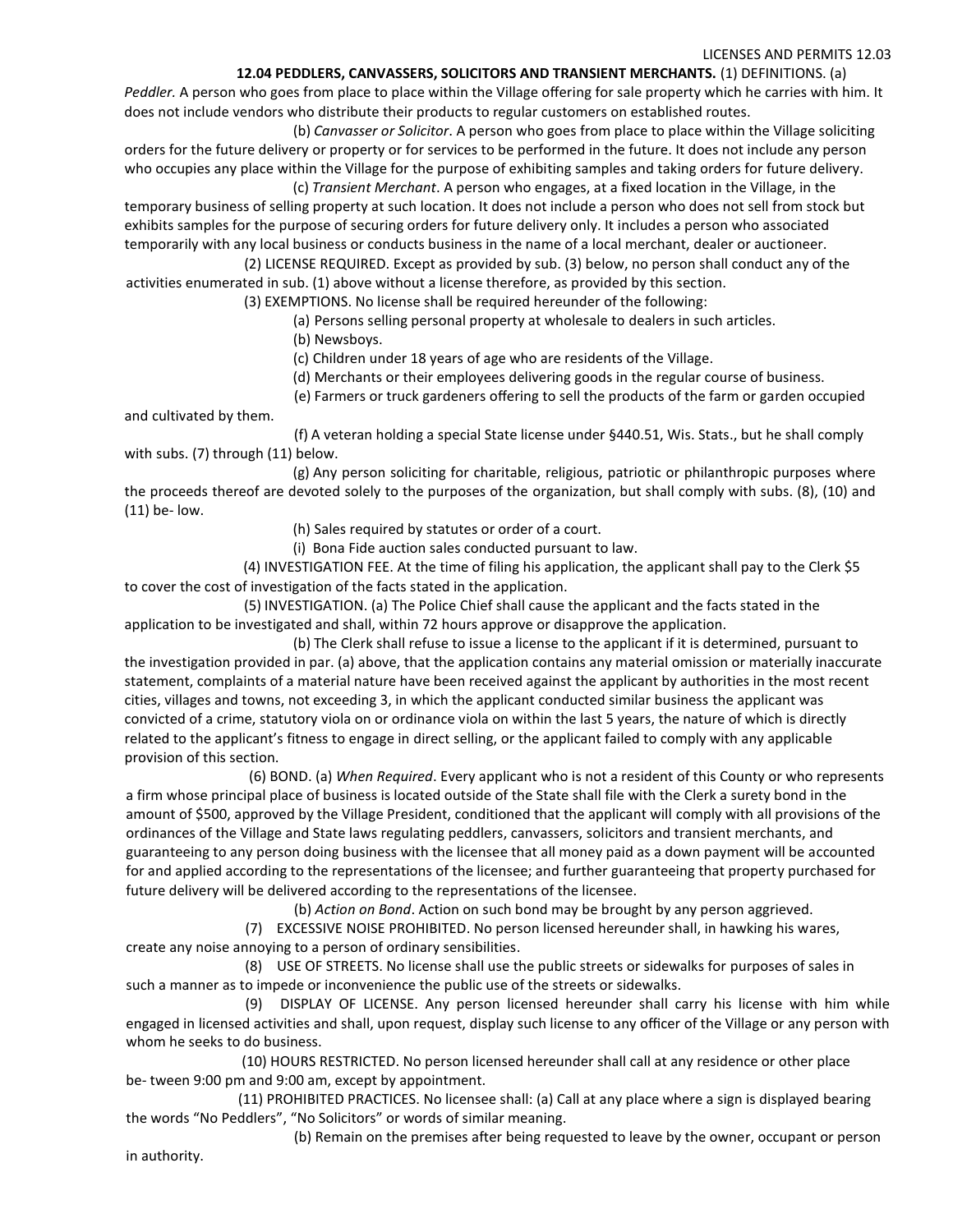(12) APPEAL. An applicant who is aggrieved by the disapproval of the application may, within 10 days, file an appeal with the Village Board.

**12.05 JUNK DEALERS.** (1) LICENSE REQUIRED. No person shall engage in the business of buying, selling, gathering, delivering or storing old iron, brass, copper or other base metals, paper, rags or glass, any recyclable material unless no value is given therefor, and all articles and things discarded as manufactured articles commonly referred to as "junk," without first obtaining a license from the Village Board.

(2) EXCEPTION. No license shall be required for the storage of wrecked motor vehicles stored within service garages and filling stations or on any service garage or filling station site, as provided in sec. 10.06 of this Code.

> (3) APPLICATION. Applications for such license shall be made on forms supplied by the Clerk and filed

with the Clerk.

(4) LICENSE FEE. The license fee shall be as provided in the Village Fee Schedule on file in the office of the Clerk. The license year shall commence on July 1 of each year.

(5) REFERRAL TO VILLAGE BOARD. The application shall be referred to the Village Board which may grant, grant with conditions, or deny the license.

(6) RESTRICTIONS APPLICABLE TO JUNK DEALERS. (a) No junk shall be displayed or stored outside the fenced area of the premises.

(b) No licensee hereunder shall conduct his business or any operation pertaining to such occupation on Sundays.

(c) No licensee shall conduct his business in such manner as to disturb unduly the peace and quiet of the neighborhood. The premises shall at all times be kept in a clean and wholesome condition and in full compliance with this section and in accordance with the reasonable rules, regulations and directions of the Village Board.

(d) Effective means for the elimination of the rodents and vermin commonly infesting junk yards shall be administered by all licensees hereunder.

(e) Every Junk dealer shall keep a record of all copper, brass, guns, watches and other valuable materials purchased with the name and address of the person from whom purchased, the kind and quantity purchased, the serial number of the item purchased, and the date of the transaction. Such record shall be entered in a book which shall be open to inspection by police officers at any time.

(f) No junk shall be purchased from any person under 16 years of age without the written con‐ sent of the parent or guardian of such person.

(7) REVOCATION AND SUSPENSION OF LICENSE. (a) Upon complaint being made in writing by an official of the Village to the Village Board that any licensee hereunder has violated any of the provisions of this section, the Board shall cause a summons and complaint to be served upon the licensee to appear before it at the time specified in the summons, which shall be not less than 10 days after the date of the service thereof, to show cause why his license shall not be revoked or suspended. The Board shall thereupon proceed to hear the matter and, if it finds that the allegations of such complaint are true, may revoke or suspend the license of such person. The provisions hereunder shall not be effective unless the licensee has received a copy of the complaint from the Building Inspector and such licensee has been given a reasonable time to correct the condition complained of or to otherwise satisfy such complaint.

(b) Whenever a license is revoked, the licensee shall have a period of 45 days from the date of such revocation to liquidate his business, during which time he shall be required to comply with all the terms and conditions of this section.

**12.06 MOBILE HOMES AND MOBILE HOME PARKS.** (1) STATE STATUTES ADOPTED BY REFERENCE. The provisions of §66.0435, Wis. Stats., and the definitions therein are hereby adopted by reference.

(2) PARKING OUTSIDE LICENSED MOBILE HOME PARKS. (a) *Restricted*. No occupied mobile home shall be permitted to be located in the Village unless the same is in a licensed mobile home park, except those mobile homes occupied outside of a mobile home park on the effective date of this section.

(b) *Exception.* Paragraph (a) above is not intended to restrict the location of one and two family manufactured homes which meet the applicable one and two family standards set forth in Ch. 101, Wis. Stats., and the requirements of ch. 17 of this code.

(3) PARK LICENSE REQUIRED. No person shall establish or operate upon property owned or controlled by him within the Village a mobile home park without having first secured a license therefor from the Clerk. The application for such license shall be accompanied by a fee as provided in the Village Fee Schedule on file in the office of the Clerk. Such parks shall comply with Wis. Adm. Code HSS 177, which is hereby adopted by reference. The license transfer fee is as provided in the Village Fee Schedule.

(4) ADDITIONS TO PARKS. Licensees of mobile home parks shall furnish information to the clerk and Assessor on such homes added to their parks within 5 days after their arrival on forms furnished by the Clerk.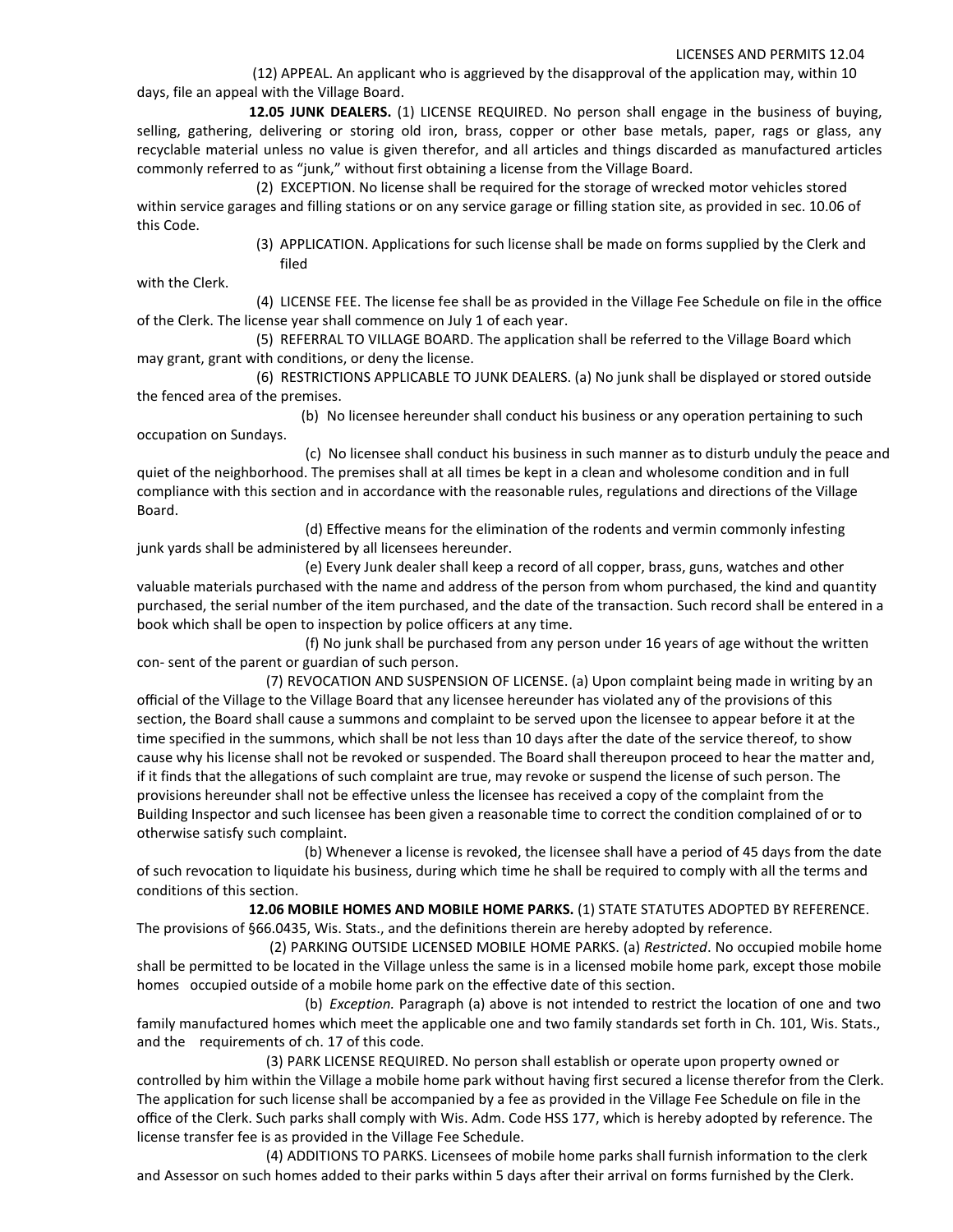(5) PARKING PERMIT FEES. There is imposed on each mobile home located in the Village a parking permit fee, such amount to be determined in accordance with §66.0435, Wis. Stats. The fees shall be paid to the Clerk monthly, on or before the 10th day of the month for which they are due. It shall be the full and complete responsibility of the licensee of a mobile home park, and the owners of the land on which mobile homes outside of the mobile home parks are located, to collect such fees from each mobile home therein and to remit such fees to the Treasurer. Failure to do so is to be treated like a default in payment of personal property taxes and subject to all procedures and penalties applicable under Chs. 70 and 74, Wis. Stats.

(6) PAYMENT OF FEES FOR HOMES OUTSIDE MOBILE HOME PARKS. The owner of the land on which a mobile home is located outside of a mobile home park may collect the fee from the owner of the mobile home and, on or before January 10 and on or before July 10, shall transmit to the Clerk all fees owed for the 6 months ending on the last day of the month proceeding the month when the transmission is required.

**12.07 RUMMAGE, GARAGE AND YARD SALES REGULATED.** (1) LICENSE REQUIRED. No person shall conduct a rummage, garage or yard sale within the Village without having obtained a license from the Clerk except as provided in sub. (2) below.

(2) EXCEPTIONS TO LICENSE REQUIREMENT. No person shall be required to obtain a license if:

(a) The sale is conducted in a business district and is a permitted use in such district.

(b) The person conducts, on his own residential premises, no more than 3 sales in any one year. Each sale may be held for no more than 3 consecutive days and shall not be conducted between the hours of 8:00 pm and 8:00 am.

(c) The sale is conducted by religious, educational, charitable or civic organization on premises located in a residential district no more than 3 consecutive days and shall not be conducted between the hours of 8:00 pm and 8:00 am.

(3) LICENSE FEE. The license fee shall be as provided in the Village Fee Schedule on file in the office of the Clerk, such sale not to exceed 3 days.

**12.08 REGULATION AND LICENSING OF DOGS.** (1) DOG LICENSE REQUIRED. It shall be unlawful for any person in the Village to own, harbor or keep any dog more than 5 months of age without complying with the provisions of this section and §§174.05 through 174.10, Wis. Stats., relating to the listing, licensing and tagging of same.

(2) LICENSE FEES. The license fees for dogs shall be as provided in the Village Fee Schedule on file in the office of the Clerk. In the event a dog becomes 5 months of age after July 1, 1/2 of the appropriate fee shall be charged.

(3) LATE FEES. The Village Treasurer shall assess and collect a late fee as provided in the Village Fee Schedule on file in the office of the Clerk from every owner of a dog 5 months of age or older if the owner failed to obtain a license prior to April 1 of each year or within 30 days of acquiring ownership of a licensable dog, of if the owner failed to obtain a license before the dog reached licensable age.

> (4) KENNEL LICENSE OPTION. The owners of kennels may opt to pay a kennel license fee as provided

in the Village Fee Schedule on file in the office of the Clerk and the Village Treasurer shall issue tags for each dog owned by the kennel owners. After the effective date of this section, no kennel may be located in a residential district, except upon issuance of a conditional use permit by the Village Board.

(5) RABIES VACCINATION REQUIRED. It shall be unlawful for any person to keep a god in the Village which is over 5 months of age and has not received a rabies vaccination as required by §95.21(2), Wis. Stats. No dog license shall be issued until a certificate of rabies vaccination issued by a veterinarian has been presented. A rabies vaccination tag shall be attached to the collar of all licensed dogs at all times, except as provided in §95.21(2)(f), Wis. Stats.

(6) DEFINITIONS. In this section, unless the context of subject matter otherwise require, the terms used shall be defined as follows:

(a) Owner. Any person owning, harboring or keeping a dog and the occupant of any premises on which the dog remains or to which it customarily returns daily for a period of 10 days is presumed to be harboring or keeping the dog within the meaning of this section.

(b) At Large. A dog which is off the premises of the owner and not under the control of some person either by leash or otherwise, but an animal within an automobile of any other person with the consent of the animal's owner shall be deemed to be upon the owner's premises.

(c) Kennel. Any establishment wherein dogs are kept for the purpose of breeding, sale or sporting purposes.

(7) RESTRICTIONS ON KEEPING OF DOGS. It shall be unlawful for any person within the Village to own, harbor or keep any dog which: (a) Habitually pursues vehicles upon any street, alley or highway.

(a) Molests passersby or assaults or attacks any person without provocation.

(b) Is at large within the limits of the Village.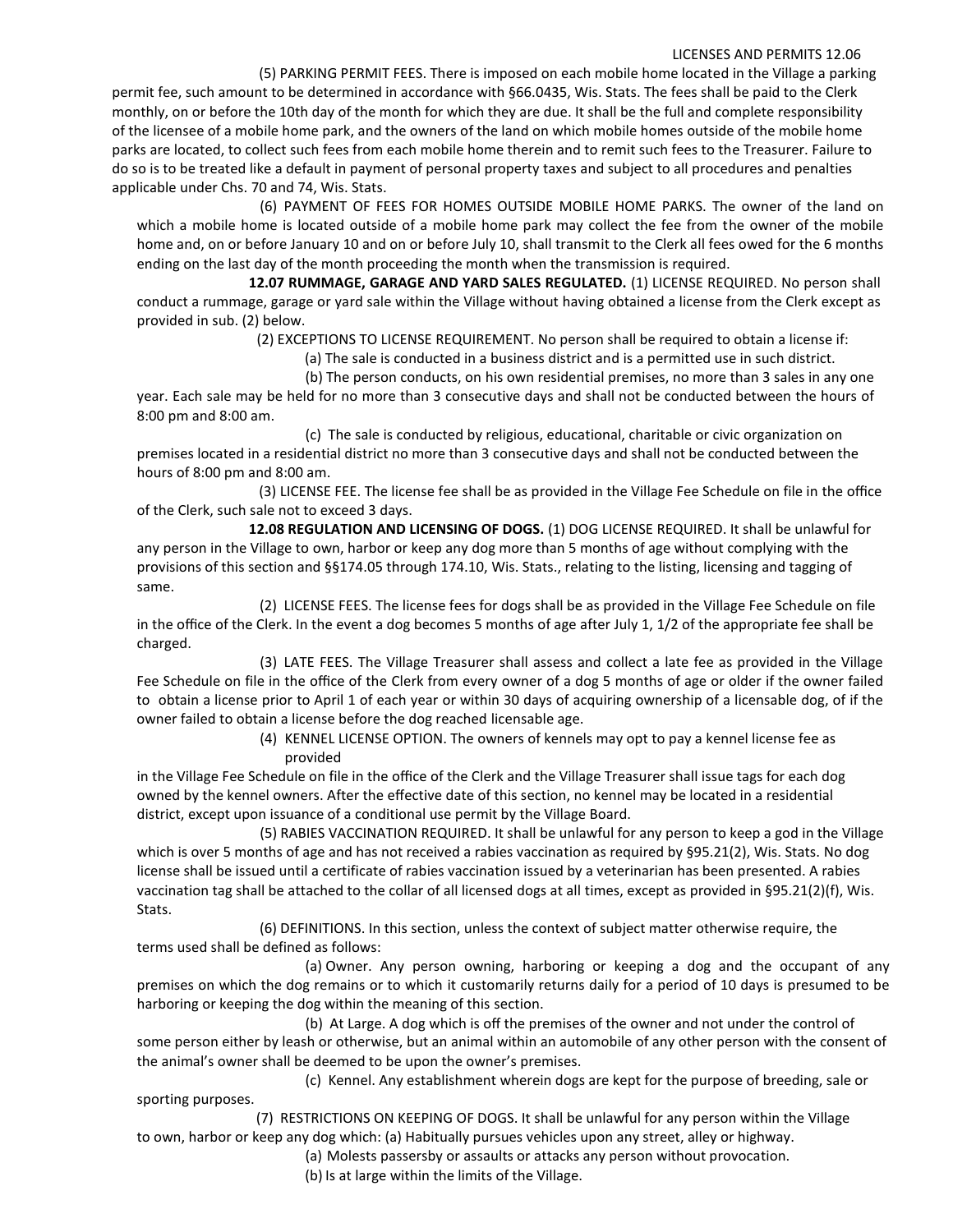(c) Habitually barks or howls to the annoyance of any person or persons. This paragraph shall not apply to hospitals conducted for the treatment of small animals or to the premises occupied or used by the Village Pound.

(d) Kills, wounds or worries any domestic animal.

(8) DOGS RUNNING AT LARGE AND UNTAGGED DOGS. (a) *Dogs Running at Large*. A dog is considered to be running at large if it is off the premises of its owner and not under the control of the owner or some other person, as defined in sub. (6)(b) above.

(b) *Untagged Dogs*. A dog is considered to be untagged if a valid license tag is not a ached to a collar which is kept on the dog whenever the dog is outdoors unless the dog is securely confined in a fenced area.

(c) *Dogs subject to impoundment*. Police officers shall attempt to capture and restrain any dog running at large and any untagged dog.

(d) Penalties. If the owner of a dog, negligently or otherwise, permits the dog to run at large, or permits a dog to be untagged, the owner shall forfeit \$10 for the first offense and \$20 for subsequent offenses.

(9) DUTY TO REPORT ANIMAL BITE. Every person, including the owner or person harboring or keep ing a dog or other animal, who knows that such animal has bitten any person shall immediately report such fact to the County Sheriff.

(10) QUARANTINE OR SACRIFICE OF ANIMALS SUSPECTED OF BITING A PERSON OR BEING INFECTED WITH RABIES. (a) *Quarantine or Sacrifice of Animal*. The County Health Officer or a peace officer may order a dog or other animal quarantined if he has reason to believe that the animal bit a person, is infected with rabies or has been in contact with a rabid animal. If a quarantine cannot be imposed because the animal cannot be captured, the officer may kill the animal. The officer may kill an animal only as a last resort or if the owner agrees. The officer shall attempt to kill the animal in a humane manner and in a manner which avoids damage to the animal's head.

(b) *Quarantine Order*. If a quarantine is ordered, the owner of the dog shall be subject to the provisions of §95.21(5), (6) and (8), Wis. Stats.

(11) NUMBER OF DOGS PER HOUSEHOLD LIMITED. No person, except a kennel licensee, shall won, harbor or keep more than 3 dogs that are more than 5 months of age. No kennel license shall be issued in any residential district or within 100 feet of any residential district. If a total of more than 3 dogs are owned, harbored or kept in or by any one household, the head of the household shall be deemed the person so owning, harboring or keeping such animals, notwithstanding that the dog license or licenses may be issued to other members of the household as owners of such animals. Persons who have more than 3 dogs which are licensed on the effective date of this section are exempt from the provisions of this section; however, no further licenses shall be issued until fewer than 4 dogs are owned, harbored or kept in the household.

(12) SETTING ANIMALS AT LARGE PROHIBITED. No person shall open any door or gate of any private premises for the purpose of setting any dog or other animal at large, except the owner of such animal.

(13) IMPOUNDING AND DISPOSITION OF DOGS. (a) *Impounding of Dogs*. A police officer or other person restraining a dog running at large shall take such animal to a pound designated by the Village Board. The police officer shall attempt to identify the dog and notify the owner and shall keep a public record of all such dogs impound‐ ed.

(b) *Release of Dog to Owner or Representative*. The pound may release the dog to the owner or his representative if the owner or representative:

- 1. Gives his name and address.
- 2. Presents evidence that the dog is licensed and vaccinated against rabies.
- 3. Pays the dog's boarding fee.

(c) *Release of Dog to Person Other Than Owner*. If the owner of the dog is unknown or does not reclaim the dog within 7 days, the pound may release the dog to a person other than the owner if such person:

- 1. Gives his name and address.
- 2. Signs a statement agreeing to license the dog and have the dog vaccinated

against rabies.

(14) PENALTIES. In addition to other penalties in this section, the following penalties are imposed:

(a) *Failure to Obtain Rabies Vaccinations.* A dog owner who fails to have a dog vaccinated

against rabies, as provided in this section, shall, upon conviction, forfeit not less than \$50 nor more than \$100. (b) *Refusal to Comply With Quarantine Order.* An owner of a dog or other animal who

refuses to comply with an order issued under this section to deliver the animal to a police officer, the pound designated by the Village Board, or veterinarian, or who does not comply with the conditions of an order that the animal be quarantined, shall, upon conviction, forfeit not less than \$100 no more than \$500.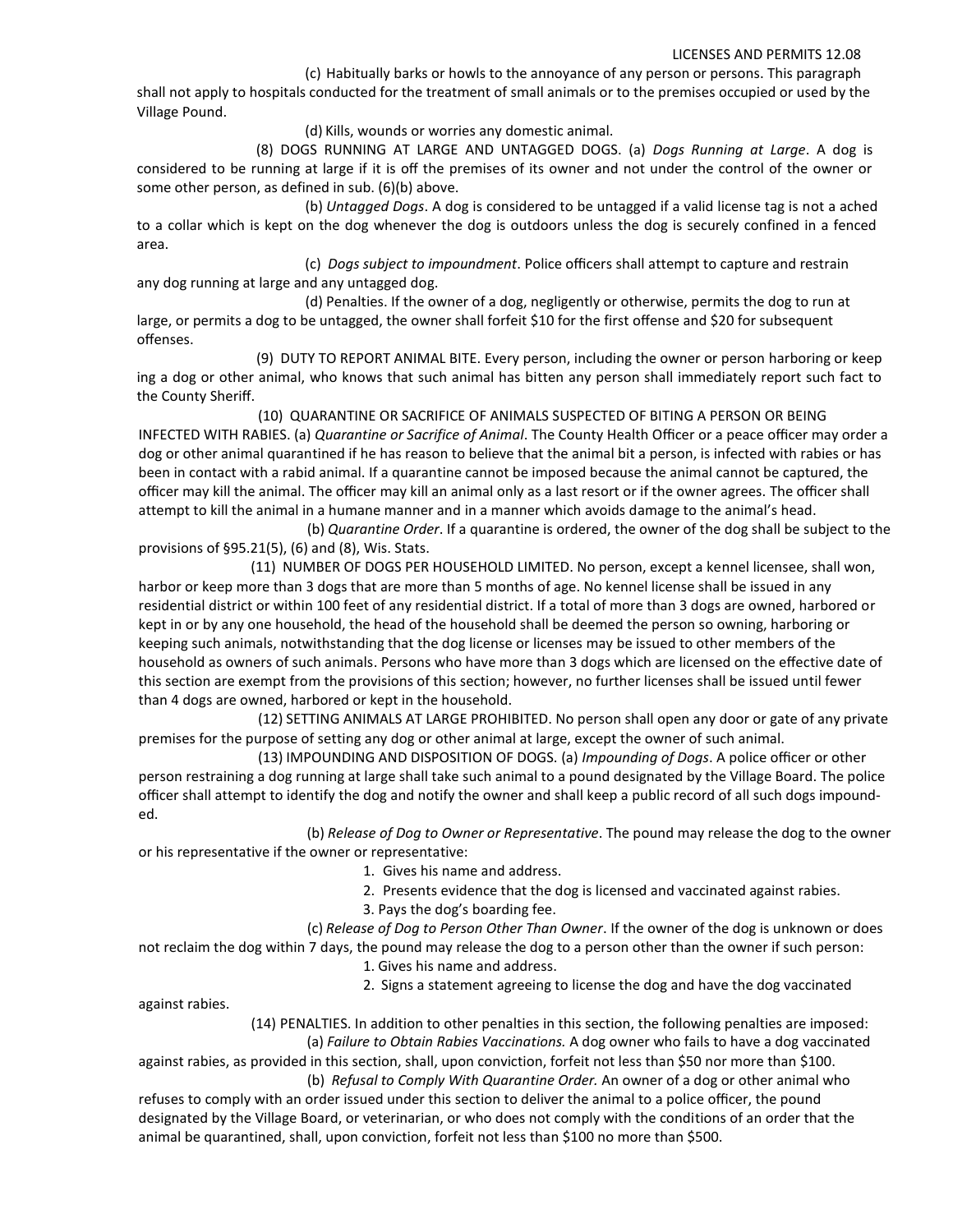**12.09 KEEPING OF VICIOUS DOGS REGULATED.** (1) DEFINITIONS. The Terms used in this section are defined as follows:

(a) Vicious Dog. 1. Any dog or hybrid dog with a propensity, tendency or disposition to attack, assault, cause injury or otherwise endanger the safety of human beings or other domestic animals as evidenced by its habitual or repeated chasing or snapping, or barking and/or snarling in a threatening manner. 2. Any dog or hybrid dog which attacks a human being or another domestic

animal without provocations.

3. Any dog or hybrid dog owned or harbored primarily or in part for the purpose of dogfighting, or any dog trained for dogfighting.

4. Any pit bull dog.

(1) PIT BULL Dog.

- 1. The pit bull terrier breed of dog.
- 2. The Staffordshire bull terrier breed of dog.
- 3. The American pit bull terrier breed of dog.
- 4. The American Staffordshire terrier breed of dog.
- 5. Dogs of mixed breed or of other breeds than listed under subpars. 1

to 4 above whose breed or mixed breed is commonly known as pit bull, pit bull or pit bull terrier. (2) REQUIREMENTS AND PROHIBITIONS. (a) *Leash and Muzzle*. No person owning, harboring or

having the care of a vicious dog may suffer or permit such dog to go outside its kennel or pen unless the dog is securely leashed with a leash no longer than 4 feet in length. No person may permit a vicious dog to be kept on a chain, rope or other type of leash outside its kennel or pen unless a person is in physical control of the leash. The dog may not be leashed to inanimate objects such as trees, posts and buildings. A vicious dog on a leash outside the dog's kennel shall be muzzled by a muzzling device sufficient to prevent the dog from biting persons or other animals. A vicious dog shall not be required to be muzzled when shown in a sanctioned American Kennel Club Show.

(b) *Confinement.* All vicious dogs shall be securely confined indoors or in a securely enclosed and locked pen or kennel, except when leashed and muzzled as provided in par. (a) above. The pen, kennel or structure shall have secure sides and a secure top a ached to lock when the dog is within the structure. The structure shall have a secure bottom or floor a ached to the sides of the pen, or the sides of the pen must be embedded in the ground no less than 2 feet. All structures erected to house vicious dogs shall comply with all zoning and building regulations of the Village. All structures shall be adequately lighted and ventilated and kept in a clean and sanitary condition.

(c) *Confinement Indoors*. No vicious dog may be kept on a porch, pa o or in any part of a house or structure that would allow the dog to exit the building on its volition. No vicious dog may be kept in a house or structure when the windows are open or when screen windows or screen doors are the only obstacle preventing the dog from exiting the structure.

(d) Prohibited in Multiple Dwellings. No vicious dog may be kept within any portion of any

multiple dwelling.

(e) *Signs.* All owners, keepers or harborers of vicious dogs shall, within 15 days of the effective

date of this section, display in a prominent place on their premises a sign easily readable by the public with letters not less than 2 inches in height stating "Danger—Vicious Dog." A similar sign is required to be posted on the kennel or pen of the dog.

(f) *Insurance.* All owners, keepers or harborers of vicious dogs or hybrid dogs shall, within 30 days of the effective date of this section, provide proof to the Protective Service Committee of public liability

(3) VICIOUS DOG DETERMINATION. The Protective Service Committee shall investigate every dog complaint and make a determination as to whether or not such dog is "vicious," as defined in sub. (1) above. In the event the Committee makes a determination that a dog is "vicious," he shall so inform the owner, keeper or harborer of such dog and provide such person with a copy of this section.

(4) APPEAL OF VICIOUS DETERMINATION. Any person aggrieved by the determination of the Protective Service Committee, as provided in sub. (3) above, may appeal such determination, as provided in ch. 6 of this code.

(5) COMPLIANCE. Within 10 days of the determination that a dog is vicious, as provided in sub. (3) above, or 10 days after an unsuccessful appeal under sub. (4) above, the owner of a vicious dog shall either comply with all provisions of this section or dispose of such dog.

(6) DISPOSITION OF VICIOUS DOG. Any vicious dog which attacks a human being or domestic animal may be ordered destroyed by a peace officer or humane officer when, in the judgement of a court of competent jurisdiction, the dog represents a continuing threat of serious harm to human beings or domestic animals.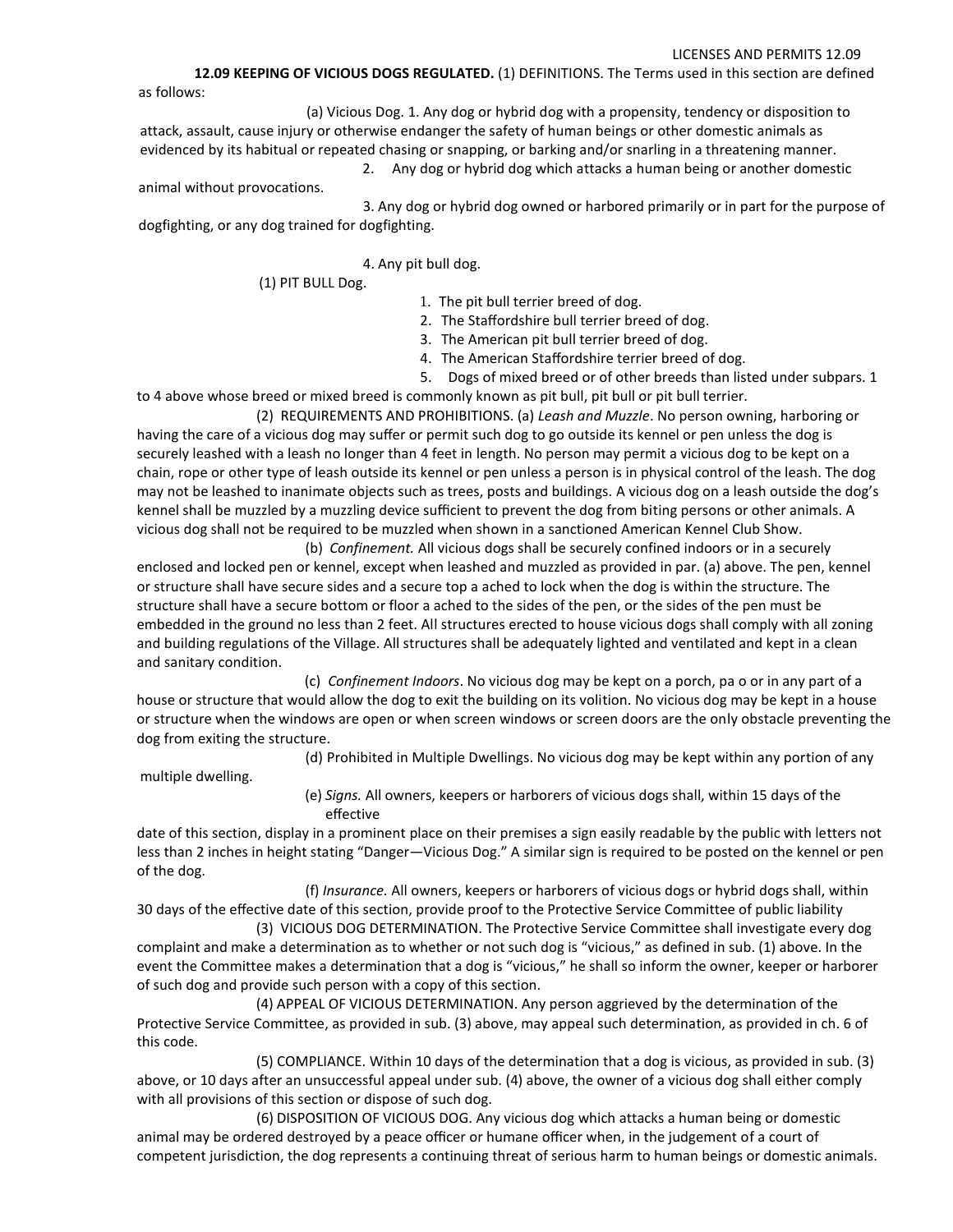(7) PENALTY. Any person who violates any provision of this section shall, upon conviction, be subject to the payment of a forfeiture, as provided in sec. 25.04 of this Code. A separate offense shall be deemed committed on each day on which a violation of this section occurs or continues.

**12.10 ADULT‐ORIENTED ESTABLISHMENTS.** (1) INTENT. The Village Board intends that the enforce‐ ment of this section shall be used primarily to combat the obscenity industry and shall never be used for harassment or censorship purposes against materials or performances having serious artistic, literary, political educational or scientific value. The Board further intends that the enforcement of this section shall be consistent with the first amendment to the United States Constitution; Article I, Section 3 of the Wisconsin Constitution; and the compelling State interest in protection of the free flow of ideas.

(2) DEFINITIONS. The terms used herein shall be defined as follows:

(a) *Adult Oriented Establishment*. This term includes, but is not limited to, adult entertain‐ ment stores, adult theaters, adult mini‐theaters, adult cabarets and any premises to which public patrons or members are invited or admitted and which are physically arranged so as to provide booths, cubicles, rooms, compartments or stalls separate from the common areas of the premises for the purposes of viewing adult entertainment, whether or not such adult entertainment is held, conducted, operated or maintained for commercial gain.

(b) *Adult Entertainment Store*. An establishment, including in its stock in trade for sale, rent, lease, inspection or viewing, books, films, video cassettes, novelties, magazines or their emphasis on matters depicting, describing or relating to "specified sexual activities" or "specified anatomical areas".

(c) *Adult Theater.* An enclosed building with a capacity of 50 or more persons used for pre‐ senting adult entertainment having as its dominant theme or distinguished or characterized by an emphasis on matters depicting, describing or relating to "specified sexual activities" or "specified anatomical areas" for observation by patrons.

(d) *Adult Mini‐Theater.* An enclosed building with a capacity of less than 50 or more persons used for presenting adult entertainment having as its dominant theme or distinguished or characterized by an emphasis on matters depicting, describing or relating to "specified sexual activities" or "specified anatomical areas" for by observation by patrons.

(e) *Adult Cabaret.* An establishment which features topless dancers, strippers or similar en‐

tertainers.

(f) *Adult Entertainment.* Any exhibition of any motion picture, video cassette, live perfor‐ mance, display or dance of any type which has as its dominant theme or is distinguished or characterized by an emphasis on any actual or simulated "specified sexual activities," "specified anatomical areas," the removal or articles of clothing or partial or total nude appearance.

(g) *Operator.* Any person, partnership, corporation or other organization operating, con‐ ducting, maintain or owning any adult‐oriented establishment.

(h) *Specified Anatomical Areas.*

1. Less than completely and opaquely covered human genitals, pubic region, buttocks and female breast below a point immediately above the top of the areola.

2. Human male genitals in a discernible turgid state, even if opaquely covered.

(i) *Specified Sexual Activities*. Simulated or actual:

1. Showing of human genitals in a state of sexual simulation or arousal.

2. Acts of masturbation, sexual intercourse, sodomy bestiality, necrophilia, sado

masochistic abuse, fellatio or cunnilingus.

3. Fondling or erotic touching of human genitals, pubic region, buttocks or female

breasts.

(3) ADULT‐ORIENTED ESTABLISHMENT LICENSE REQUIRED. (a) No person may engage in, conduct or carry on the operation or maintenance of an adult‐oriented establishment without first obtaining a valid adult-oriented establishment license issued under this section.

(b) A license may be issued only for one adult‐oriented establishment located at a fixed and certain place. Any person desiring to operate more than one adult‐oriented establishment must have a license for each adult‐oriented establishment.

(c) Any adult‐oriented establishment existing at the time of the passage of this section must submit an application for a license within 60 days of the passage of this section.

(4) APPLICATION FOR ADULT‐ORIENTED EXTABLISHMENT LICENSE. (a) Any person desiring to obtain an adult‐oriented establishment license shall pay the required fee as provided in the Village Fee Schedule on file in the office of the Clerk to defray the costs of administration and investigation of the application.

(b) Any person desiring an adult‐oriented establishment.

1. Corporation. If the applicant is a corporation, the name of the corporation shall be set forth exactly as set forth in its articles or incorporation together with the date and state of incorporation and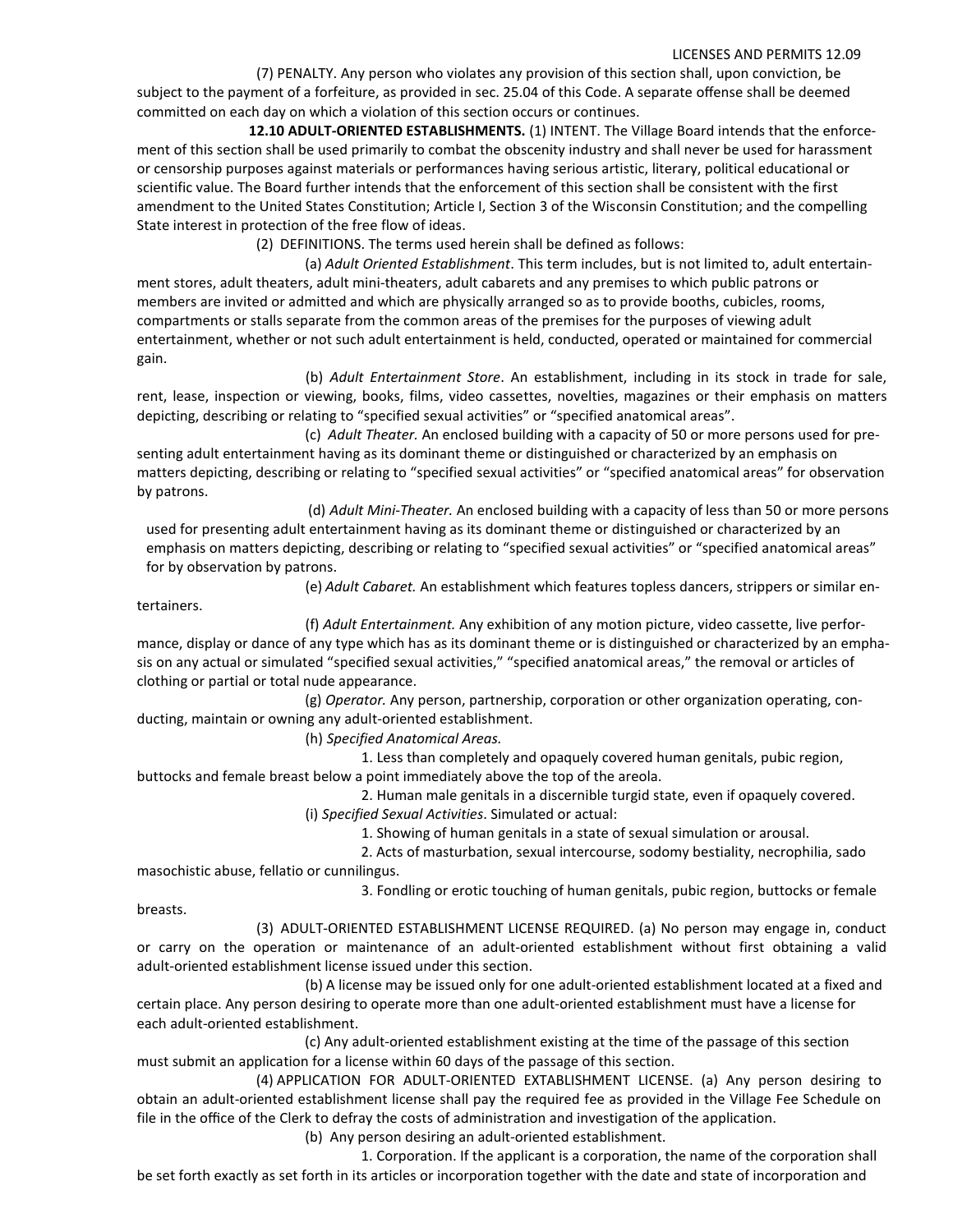2. The names and residence addresses of each of its officers, directors and each stockholder holding 5% or more of the stock or beneficial ownership of the corporation. The application shall also be verified by an officer of the corporation.

3. Partnership. If the applicant is a partnership, the application shall set forth the name of the partnership and the name of residence address of each of the partners, including limited partners, and be verified by each partner. If one or more of the partners is a corporation, the provisions of this section pertaining to a corporate applicant shall apply to the corporate partner.

4. Others. If the applicant is neither a corporation nor a partnership, the application shall set forth the true full name and residence address of the applicant and be verified by the applicant. The application shall also include any other name by which the applicant has been known during the previous 5 years.

(c) The application also shall set forth the proposed place of business of the adult‐oriented establishment by business address, including suite number, and not by post office box and shall contain a description of the nature and scope of the proposed business operation. In addition, the following information shall be furnished concerning the applicant if an individual; each officer and director and all stockholders who own 5% or more of the stock or beneficial ownership if the applicant is a corporation; and each partner, including limited partners, if the applicant is a partnership:

1. The previous residence address, if any for a period of 3 years immediately prior to the date of application and the dates of such residence.

2. Written proof that the individual is at least 18 years of age.

3. A complete set of fingerprints.

4. The business, occupation or employment history for 3 years immediately preced ing the date of application, including, but not limited to, whether such person previously operated under any permit or license in another municipality in this or another state and whether any such permit or license had ever been suspend‐ ed or revoked.

5. All convictions in any state or Federal court within the past 5 years, including municipal ordinance violations, exclusive of traffic violations, with a brief statement of the nature of the convictions and the jurisdiction in which the convictions occurred.

6. All pending criminal charges in any state of Federal court, with a brief statement of the nature of the pending charges and the jurisdiction in which the charges are pending.

ness location.

7. The names of persons who will have custody of the business records at the busi-

8. The name and address of the person who will be the agent for service of process.

9. Such other information relating to the application as may be required by the Pro‐

tective Service Committee.

(d) The application shall include the proposed hours of operation and a detailed floor plan.

(e) The Clerk shall notify the Protective Service Committee, the Chief of the Fire

Department, and the Building Inspector of any adult‐oriented establishment license application and these official shall inspect or cause to be inspected each such application and the premises to determine whether the applicant and the premises sought to be licensed comply with the regulations, ordinances and laws applicable thereto. These officials shall furnish to the Village board, in writing, the information derived from such an investigation and a statement as to whether the applicant and the premises meet the requirements of the department for whom the officer is certifying within 5 business days of receipt of notice from the Clerk.

(f) Within 30 days of receiving an application for license, the Village Board shall grant, with conditions, or deny a license to the applicant. The Clerk shall notify the applicant whether the application is granted or denied.

(g) Whenever an application is denied, the Clerk shall advise the applicant, in writing, of the reasons for such ac on. If the applicant requests a hearing within 10 days of receipt of notification of denial, a public hearing shall be held within 10 days thereafter before the Village Board.

(h) Failure or refusal of the applicant to give any information relevant to the application, failure or refusal to appear at any reasonable me and place for examination under oath regarding said application or refusal to submit to or cooperate with regard to any information required by this section shall constitute an admission by the applicant that he is ineligible for such license and shall be grounds for denial.

(5) STANDARDS FOR ISSUANCE OF AN ADULT‐ORIENTED ESTABLISHMENT LICENSE. The Village Board shall issue an adult‐oriented establishment license if it find that:

- (a) The required fee has been paid.
- (b) The application conforms in all respects to this section.

(c) The location of the adult‐oriented establishment is not within 500 feet of any church

or synagogue building, school building or park nor within 150 feet of any residential district.

(d) The applicant has not knowingly made a material misstatement in the application.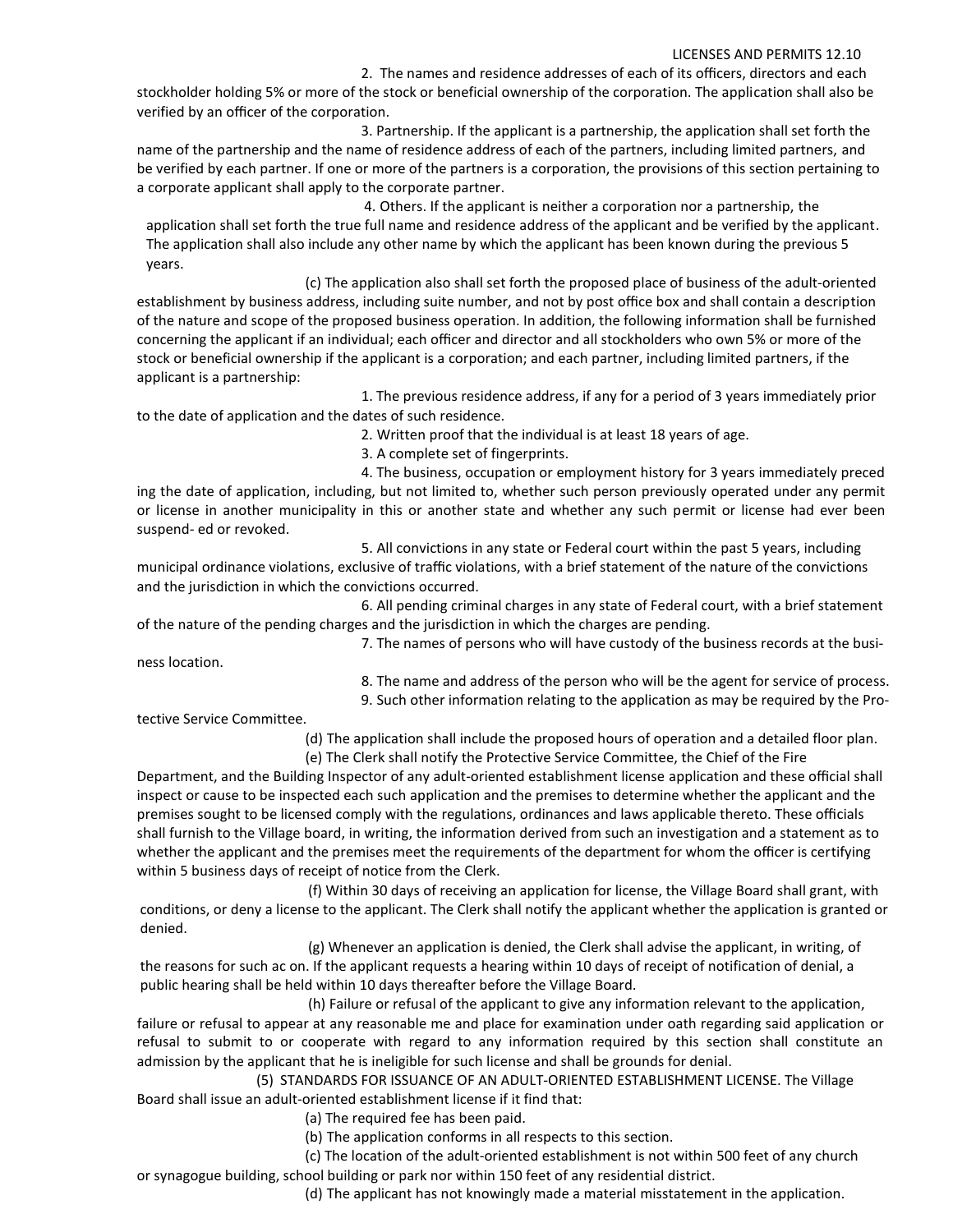(e) The applicant has supplied all the information required under sub. (3) above and the in‐ forma on requested by the Village Board regarding the investigation of his application.

(f) The adult‐oriented establishment, as proposed by the applicant, would comply with all applicable laws, including, but not limited to, ch. 17 of this Code.

(g) The applicant has not had an adult‐oriented establishment license or permit or other similar license or permit revoked or suspended in this State or any other state within 3 years prior to the date of application.

(h) The applicant, if an individual; any of the stockholders holding 5% or more of the stock or beneficial ownership of the corporation, and any officers, agents or directors, if the applicant is a corporation; or any other partners, including limited partners, if the applicant is a partnership, does not, at the me of application, have pending any criminal charge for or within5 years prior to the date of application, has not been convicted of any offense involving dishonesty, fraud, deceit, robbery, the use or threatened use of force or violence upon the person of another, or sexual immorality under chs. 944 or 948 Wis. Stats., or other offense, subject to §111.335, Wis. Stats., as amended.

(i) The applicant, if a corporation, is licensed to do business and is in good standing with the

State.

(j) All individual applicants; all stockholders holding 5% or more of the stock or beneficial ownership, directors and officers if the applicant is a corporation; and all partners, including limited partners, if the applicant is a partnership, are at least 18 years of age.

(6) DISPLAY OF ADULT‐ORIENTED ESTABLISHMENT LICENSE. The adult‐oriented establishment li‐ cense shall be displayed in a conspicuous public place in the adult‐oriented establishment.

(7) RESTRICTIONS ON CORPORATE LICENSES. Any corporation holding an adult‐oriented establish‐ ment license under this section shall report to the Clerk, in writing, within 15 days of the event described herein, any of the following:

(a) Any change of officers of the corporation.

(b) Any change in the membership of the board of directors of the corporation.

(8) SALE OR TRANSFER. Upon the sale of transfer of any interest in an adult‐oriented establishment,

the license shall be void. Any person desiring to continue to operate an adult‐oriented establishment following sale or transfer shall apply for a license.

(9) RESPONSIBILITIES OF THE OPERATOR OF AN ADULT‐ORIENTED ESTABLISHMENT. (a) Any act or omission of any employee constituting a violation of the provisions of this section shall be deemed the act or omission of the operator for purpose of determining whether the operator's license shall be revoked, suspended or renewed.

(b) No employees of an adult‐oriented establishment shall allow any minor to liter around or to frequent an adult‐oriented establishment or to allow any minor to view adult entertainment.

(c) The operator shall maintain the adult‐oriented establishment in a clean and sanitary manner at all times.

(d) The operator shall maintain at least 10 foot candles of light in the public portions of the adult‐oriented establishment, including aisles, at all times. However, if a lesser level of illumination in the aisles shall be necessary to enable a patron to view the adult entertainment in a booth, room or cubicle adjoin an aisle, a lesser amount of illumination may be maintained in such aisles, provided, however, at no me shall there be less than one foot candle of illumination in said aisle, as measured from the floor.

(e) No alcohol beverage may be served or permitted on the premises.

(f) No sexual activity of any kind shall be permitted on the premises.

(g) The operator shall insure compliance of the adult‐oriented establishment and its patrons with the provisions of this section.

(h) No person licensed as an adult‐oriented establishment may, in any manner, advertise its establishment as licensed by the Village.

(10) PHYSICAL LAYOUT OF adult‐oriented establishment. Any adult‐oriented establishment having available for customers, patrons or members any booth, room or cubicle for private viewing of any adult entertain‐ ment must comply with the following requirements: (a) Each booth, room or cubicle shall be totally accessible to and from aisles and public areas of the adult‐oriented establishment and shall be unobstructed by any door, lock or other control‐type device.

(b) Every booth, room or cubicle shall meet the following construction requirements:

(1) Each booth, room or cubicle shall be separated from adjacent booths, rooms or cubicles and any nonpublic areas by a wall.

(2) Each booth shall have at least one side totally open to a lighted public aisle so that there is an unobstructed view at all times of anyone occupying the same.

(3) All walls shall be solid and without any openings, extended from the floor to a height of not less than 6 feet and be light colored, nonabsorbent, smooth textured and easily cleanable.

(4) The floor must be light colored, non-absorbent, smooth textured and easily

cleanable.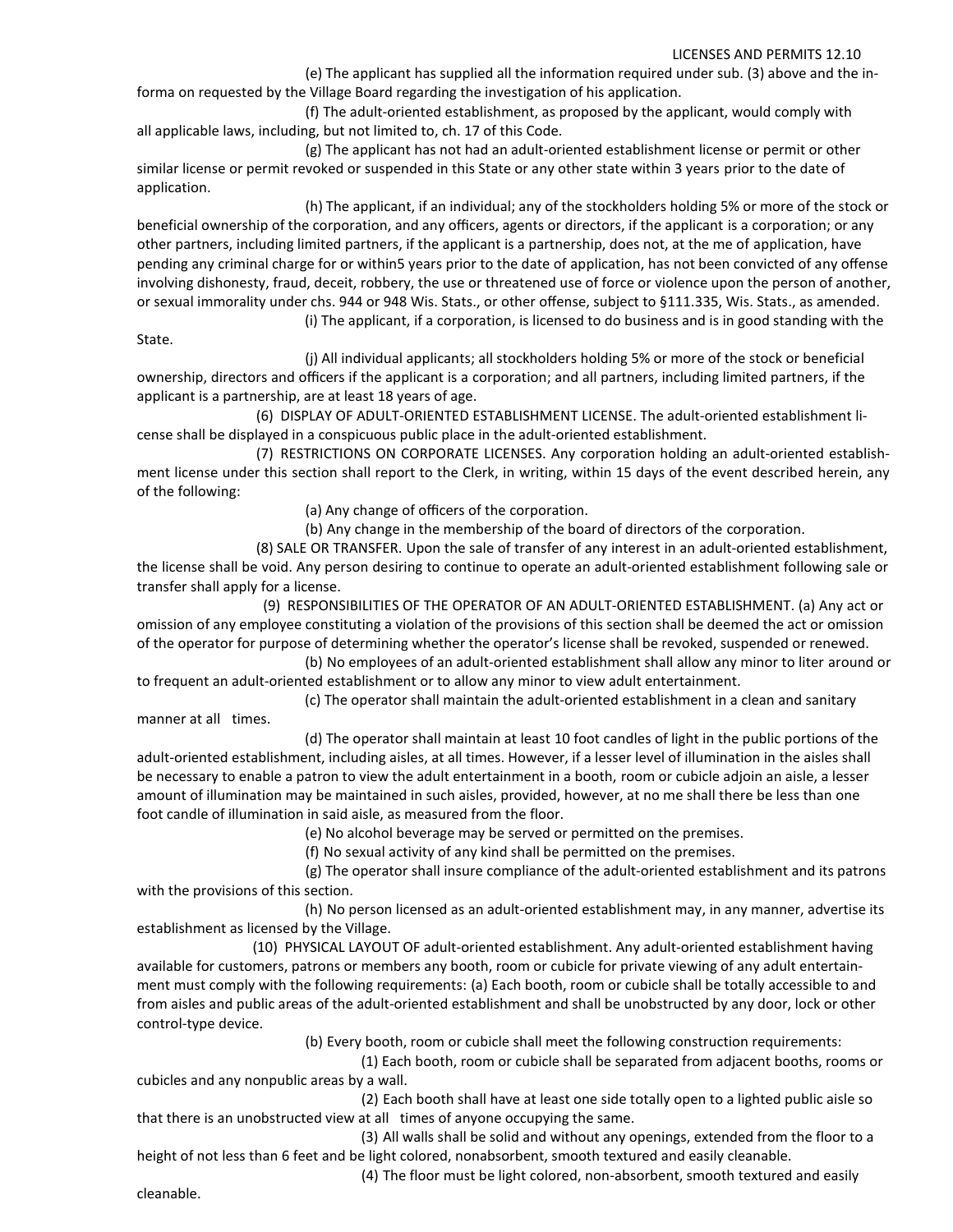(5 )The lighting level of each booth, room or cubicle, when not in use, shall be a minimum of 10 foot candles at all times, as measured from the floor.

(c) Only one individual shall occupy a booth, room or cubicle, at any me. No occupant shall engage in any type of sexual activity.

(11) RENEWAL. (a) Every license issued pursuant to this section will terminate at the expiration of one year from date of issuance unless sooner revoked and must be renewed before operation is allowed in the follow‐ ing year. All applications for renewal of adult‐oriented establishment licenses issued by the Village shall be filed with the Clerk's office on forms to be provided by the Clerk no later than 60 days prior to eh expiration of the licenses. The renewal application shall contain such information and data, given under oath or affirmation, as is required for an ap‐ plication for a new license. Applications to renew licenses shall be processed by the Village in the same fashion as new application. No license shall be renewed without a re-inspection of the premises as required under sub. (3)(e) above.

(b) A license renewal fee as provided in the Village Fee Schedule on file in the office of the Clerk shall be submitted with the renewal application. In addition to the renewal fee, a late penalty of \$100 shall be assessed against any applicant who filed for renewal less than 60 days before the license expires. If the application is denied, 1/2 of the total fees collected shall be returned.

(12) SUSPENSION OR REVOCATION. (a) Any adult‐oriented establishment license may be suspended for not more than 90 days or revoked by the Village Board for any of the following reasons:

(1) Any of the grounds that would warrant the denial of the original application for the license.

(2) Discovery that false or misleading information or data was given on any application or material facts were omitted from any application.

(3) The operator or any employee of the operator violates any provision of this sec- on or any rules or regulations adopted by the Village Board pursuant to this section, provided, however, that in the case of a first offense by an operator where the conduct was solely that of an employee, the penalty shall not exceed a case of a first offense by an operator where the conduct was solely that of an employee, the penalty shall not exceed a suspension of 30 days if the Board shall find that the operator had no actual or constructive knowledge of such violation and could not, by the exercise of due diligence, have had such actual or constructive knowledge.

(4) The operator becomes ineligible to obtain a license or permit.

(5) Any cost or fee required to be paid by this section is not paid.

(6) Any intoxicating liquor or fermented malt beverage is served or consumed on the premises of the adult‐oriented establishment.

Village Board.

(7) The establishment is operated outside of operation hours established by the

(8) There is any substantial change in the floor plan approved by the Village Board without the approval of the Board.

(b) An adult‐oriented establishment license may be suspended or revoked after notice and hearing before the Village Board to determine if grounds for such suspension or revocation exist. Notice of the hearing shall be in writing and may be served by certified mail addressed to the licensee at the current address of the licensee on file with the Clerk's office. The notice shall state the grounds of the complaint against the licensee and shall desig‐ nate the time and place where the hearing will be held.

(c) Any operator whose license is revoked shall not be eligible to receive a license for one year from the date of revocation. No location or premises for which a license has been issued shall be used as an adult ‐oriented establishment for 6 months from the date of revocation of the license.

(13) PENALTY. Any person viola ng this section shall, upon conviction, be subject to a forfeiture not to exceed \$500.

**12.11 MOBILE FOOD VEHICLE VENDORS.** (1) DEFINITIONS. (a) *Mobile Food Vehicle*. A motorized vehicle which may upon issuance of a license by the Clerk and conformance with the regulations established by this ordinance temporarily park upon a public street and engage in the service, sale or distribution of food for individual portion service to the general public directly from the vehicle.

(b) *Mobile Food Vehicle Vendor*. The registered owner of a mobile food vehicle or the own‐ er's agent or employee; and referred to in this ordinance as "vendor".

(2) PURPOSE STATEMENT. The provisions of this ordinance apply to mobile food vehicles engaged in the business of cooking, preparing and distributing food or beverage with or without charge upon or in public and pri‐ vate restricted spaces. This ordinance does not apply to vehicles which dispense food and that move from place to place and are stationary in the same location for no more than 15 minutes at a me.

(3) LICENSE REQUIRED. (a) It shall be unlawful for any person, including any religious, charitable or nonprofit organization, to operate within the Village a mobile food vehicle without having obtained a license from the Clerk.

(b) All vendors receiving an annual license under this ordinance shall pay the fee of \$10 to

the Clerk.

(c) A license issued under this ordinance shall not be transferable from person to person.